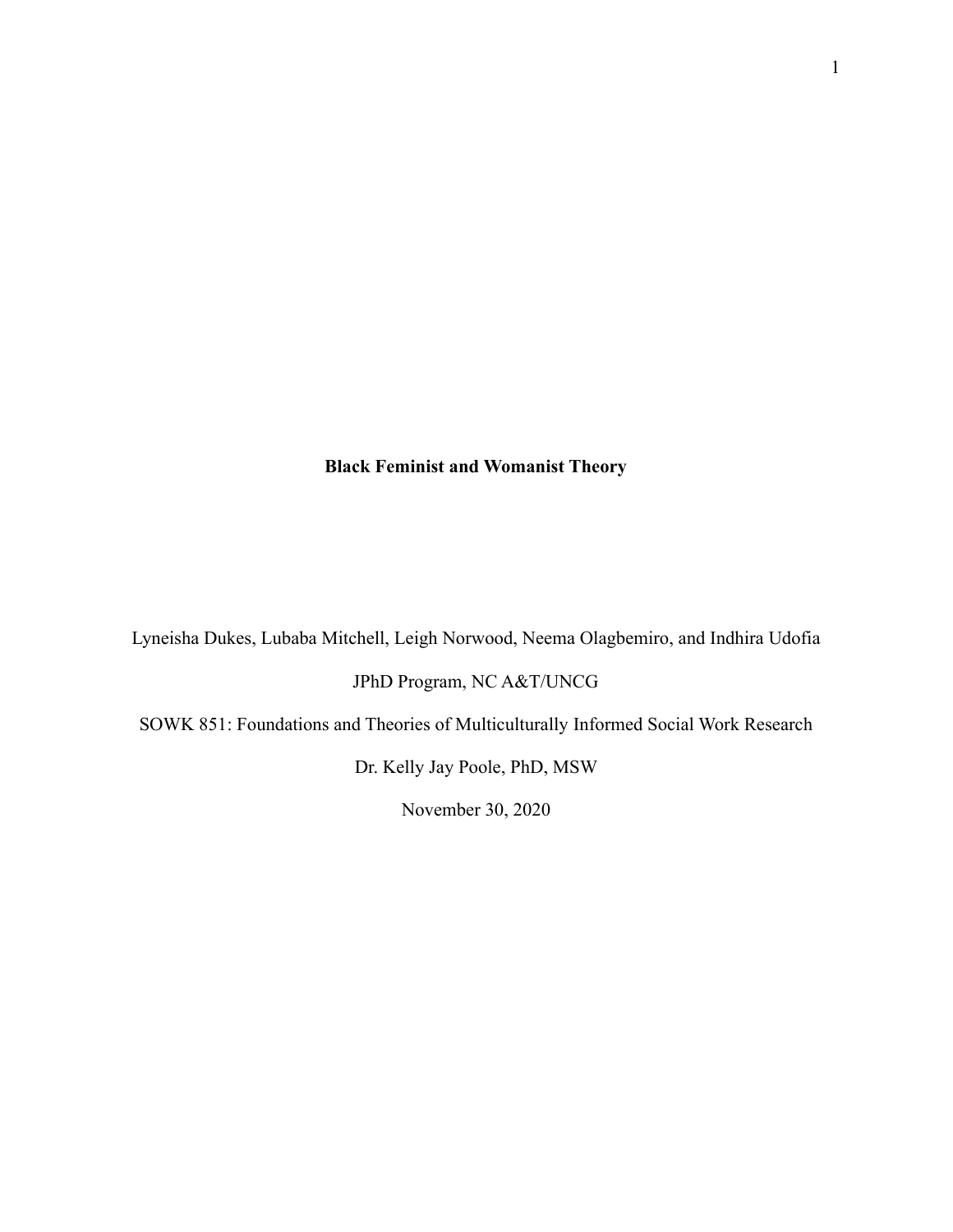#### **Abstract**

Consistent with the historical marginalization that has influenced our understanding of race, gender and class in America, Black feminist theory and womanist theory, both, have surfaced as leading doctrines in our conceptualization of these respective dimensions. Alike, Black feminist theory and womanist theory are rooted in Black identity development. While the frameworks differ in their inherent approach and alignment with Black men, their fundamental designs both highlight racial equity, advocacy and justice and subsequently yield a significant resemblance to one another. Black women have utilized their lived experiences and their collective voice to bring communities together and to engage with one another from a position of dialogical engagement. Social work practitioners have also been able to impart the constructs of these theories by applying them to assessment practices and examining the needs of clients from a sphere of individual and collective consciousness. Moreover, scholars have been able to apply the core tenets of Black Feminism in the classroom and its suitability to the field of pedagogy have been immense.

Keywords: black, feminism, womanism, feminist, womanist, theory, oppression, dialogical, praxis, pedagogy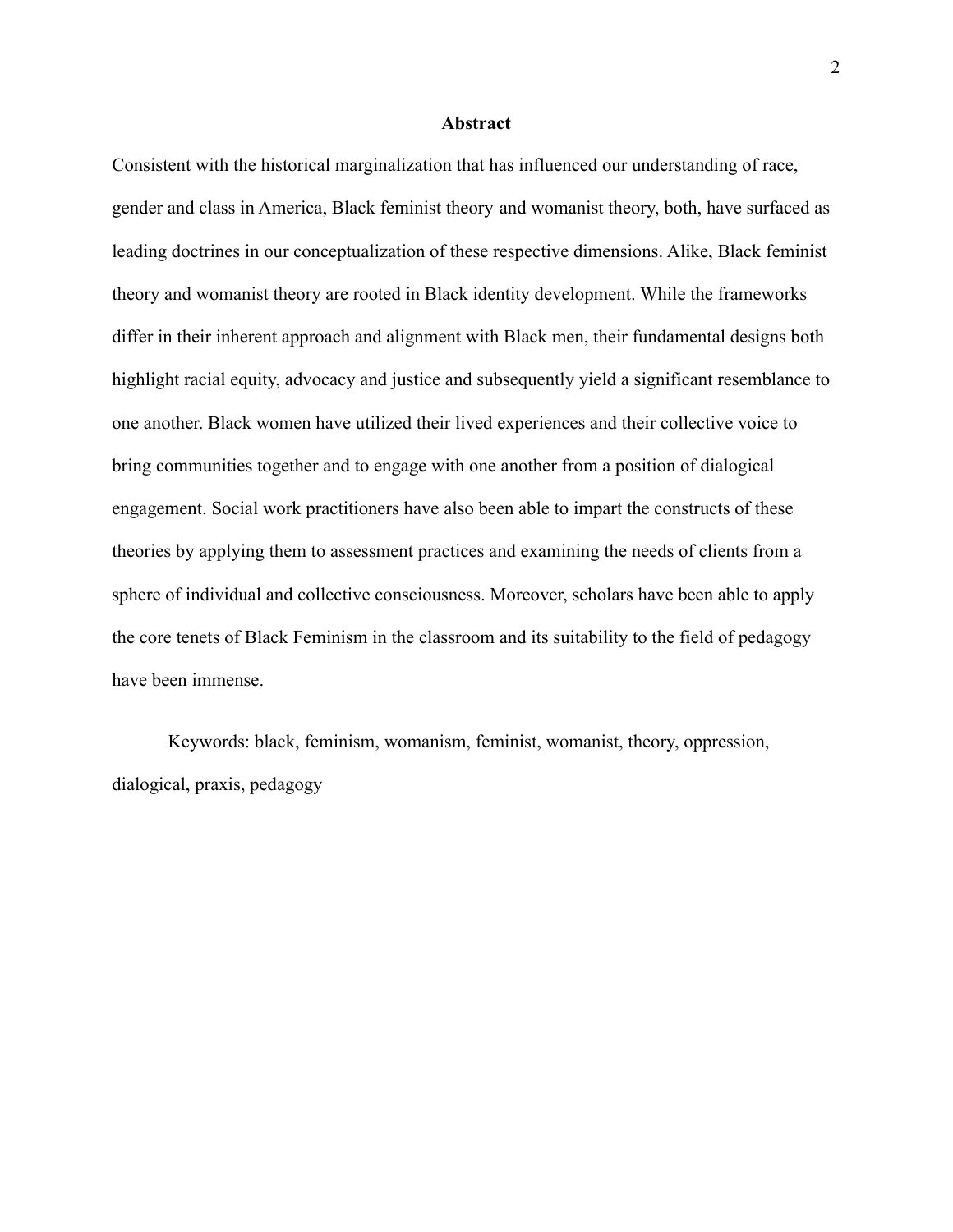#### **Black Feminism & Womanism**

At first glance, the ideas of Black feminism and Black womanism might appear to be the same concept with different words. Closer inspection of the development of these similar but separate concepts reveal where they align but also differ. Both are grown out of the Cross model of Black identity development (Cross, 1971 in Boisnier, 2003). Boisnier (2003) discusses the model of feminist identity, developed by Downing and Roush, as having five development stages, while the womanist model created by Helms has four similar development stages. Walker (1983, as cited in Collins, 1996) compared the difference between the two concepts to the colors purple for womanism and lavender for feminism. The comparison is open to interpretation, but it seems to indicate that womanism is everything that feminism is, but darker and stronger.

Walker (1983, as cited in Collins, 1996) discussed womanism in depth and determined that there is more than one definition of womanism and that the history of the word is rooted in Southern Black language that defined womanism as "outrageous, courageous, and willful ways" (Collins, 1996, p. 59). Collins determined that this definition of womanism allowed Black women to be unrestrained by the frail and genteel characteristics that bound the behavior of White women. While this interpretation of womanism advocates for a broad definition of inclusion, there is the sense of superiority related to the ability and tacit approval of young Black women to be daring, precocious and serious.

One facet of feminism that is not inclusive and not a part of womanism is the separation from men in the struggle for equity. Womanism is connected to Black nationalist concepts, and women are able to advocate for women in a way that does not connect them to White women and allows for Black women to be committed to aligning with Black men in pursuit of racial justice. At the same time, some Black women struggle to reconcile the community's lean towards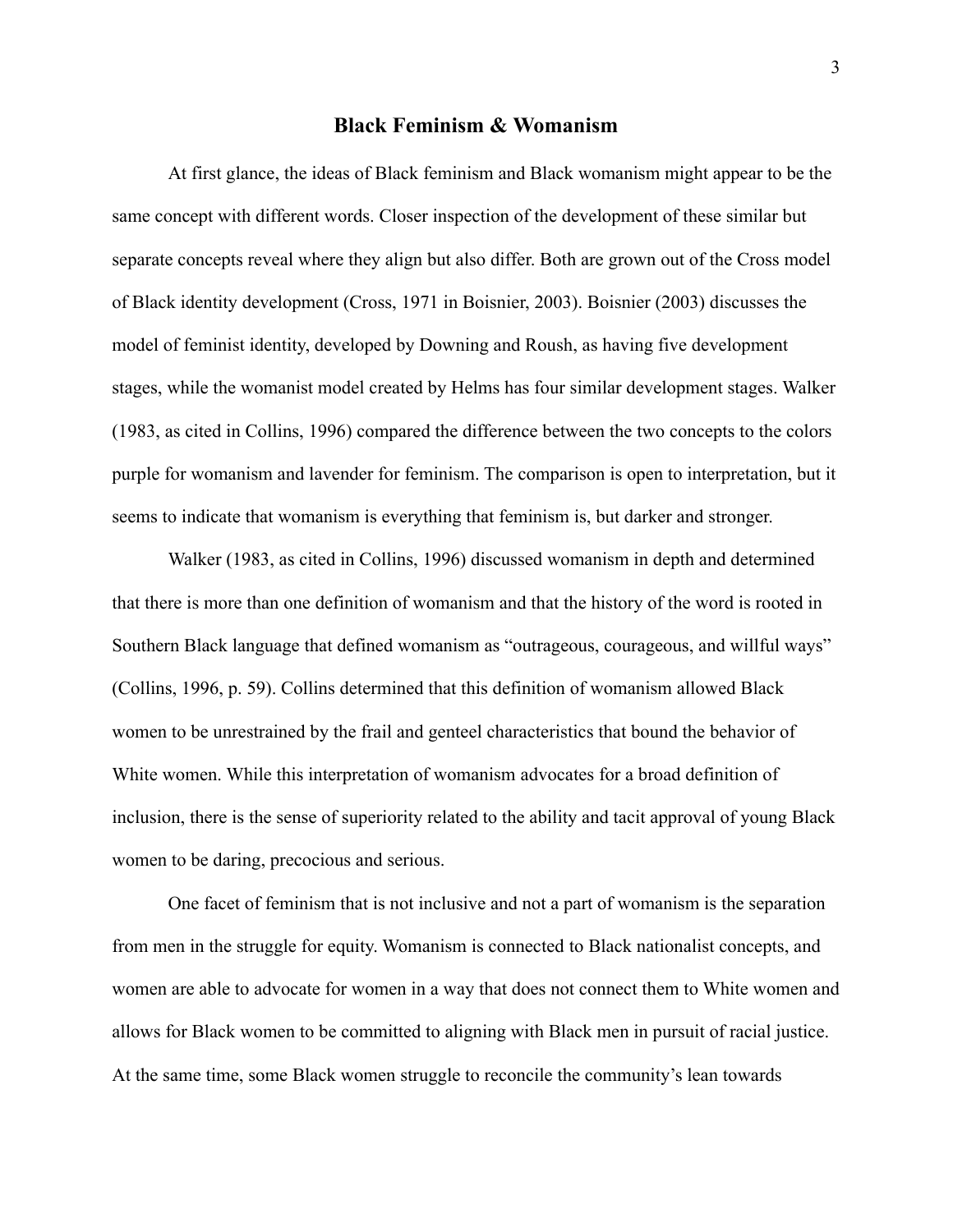homophobia with the fact that womanism that loves women wholly, including women that love women. What has developed is a spectrum of spirituality, love and creativity that flows back and forth from feminism to womanism, with the universal population of Black women welcome and positioning themselves at any and various points along the way. Boisnier (2003) finds that Black women identify more with womanism than with feminism, while White women identify more as feminist.

The concept of Black feminism was birthed by the Combahee River Collective, an organization developed in response to the understanding that the needs and concerns of Black women were being ignored by both Civil Rights and feminism, two large scale social justice movements of the time. Founders Barbara Smith, Beverly Smith and Demita Frazier began meeting at a 1973 conference for the National Black Feminist Organization and by 1974 had established the Collective to address the void in the social justice conversation that should have been Black lesbian feminism. The 1977 Combahee River Collective Statement solidified the development of Black feminist and womanist theory. The focus on Black feminism acknowledged the history of determined resistance and persistent struggle for Black women throughout the oppressive systems of slavery and beyond, into the post-slavery decades of institutionalized racism (Combahee River Collective, 2001).

The Collective recognized that Black women experience oppression from many directions at the same time. One level of that oppression was related to being Black, which necessitated a perspective of feminism that was different from that of the larger feminist movement dominated by White women. Additionally, it was important for Black feminists to rally for Civil Rights and to join with Black men to support the social justice activities that pursued equality on that front. However, the strong undercurrent of homophobia in the Black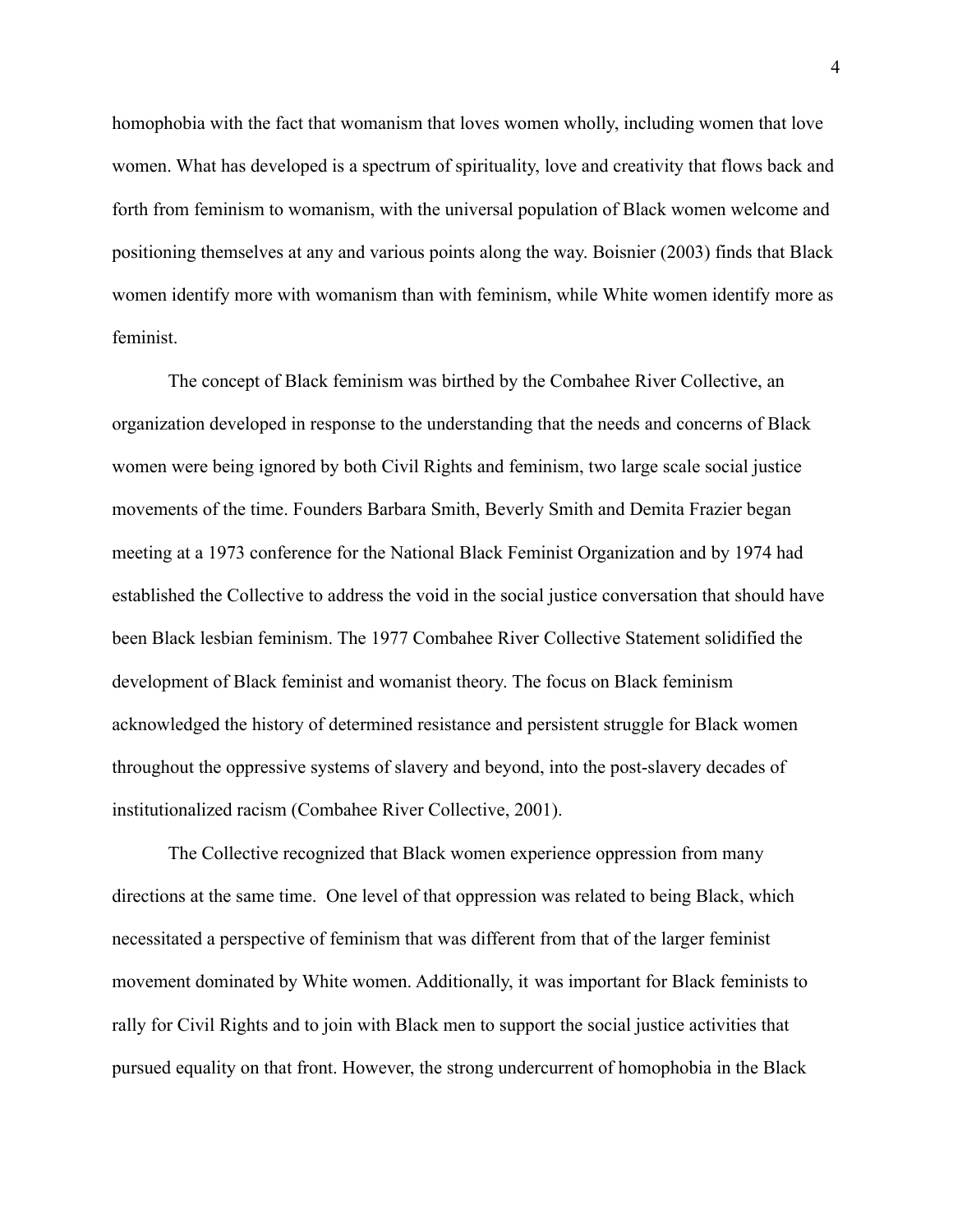community meant that in order to be for all flavors of Black womanhood, including women that sexually love other women, Black feminism meant addressing the socialization of Black men that led to rigid gender and sexual mores and stigmas. The Collective called out and rejected the idea of separating from Black men in order to unify with the strictly lesbian identity, finding that strict lesbianism "leaves out far too much and far too many people, particularly Black men, women, and children" (Combahee River Collective, 2001, p. 296).

What resulted is the identity and theory of Black womanism that is multifaceted and fluid. It allows for the inclusion of the universal historical and ongoing experiences of Black women, the feminist struggle for nonconformist gender roles and practices, the persistent fight for racial equality, and the decision to practice love that transforms oppressive systems, beginning with Black women loving themselves first, then loving all other Black women and extending that love to the larger society for the purpose of creating social equity.

Womanism is a social change perspective rooted in Black women's and other women of color's everyday experiences and everyday methods of problem solving in everyday spaces, extended to the problem of ending all forms of oppression for all people, restoring the balance between people and the environment/nature, and reconciling human life with the spiritual dimension (Phillips, 2006, p. xx).

### **Theory and Practice**

Historically in the United States, Black women have faced oppression in their various intersecting identities of race, gender, class, and sexual orientation that make up Black womanhood. Black women continue to be oppressed and to push back against the subjugation. Frequently, the discussion around the oppression of Black women is a dialectical one, attempting to resolve the experiences and concerns of Black women into a seamless, universal set of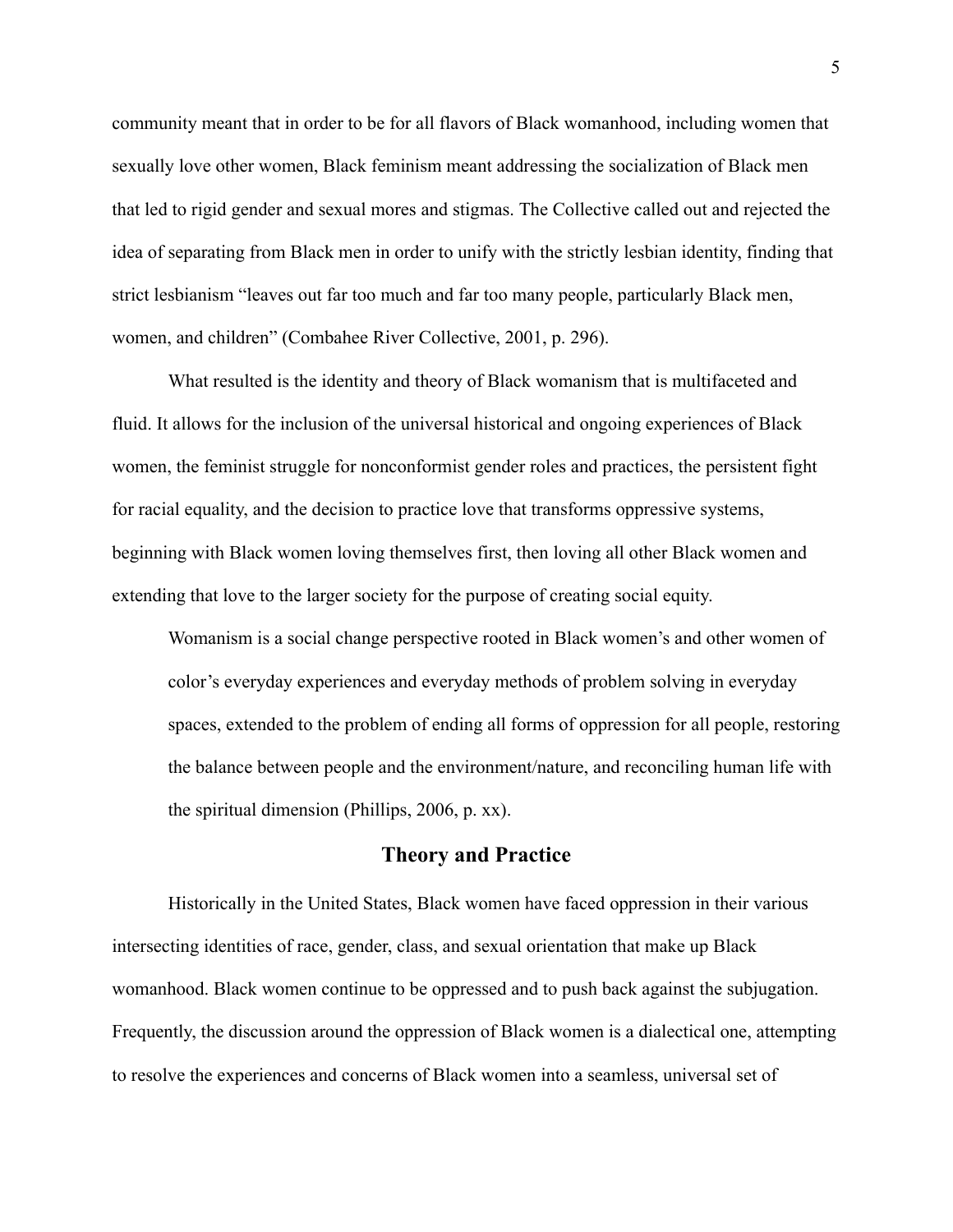expectations and roles. The practice of Black feminist theory represents the refusal to conform to any one set of roles exclusively, but to exist within and move fluidly between the ideas of what Black women should be, should look like, should behave, and should comport themselves.

Through activism, Black women have resisted the attempts to define and shape the identities of Black women into a one-dimensional representation. The original and individualized perspectives that contribute to the research, practice, and activism in a range of areas shows the complexities and multidimensional aspects of Black womanism. The breadth of experiences and ideas means that the Black woman experience does not have one size or experience that fits everyone. Despite these unique experiences, Black feminist theory recognizes that there are "recurring patterns" that produce a "shared struggle" against the various forms of violence perpetrated against Black women and sanctioned by the United States (Collins, 2002).

As to the theory and practice of this cohort of Black female scholars, our research and practice is diverse, reflecting the intention of capturing the range of Black women experience. Our efforts examine different sides/perspectives/concerns of the community and take different approaches to the oppressive system that we operate within. The development of Black feminist womanist theory indicates an activation of the power of Black women consumed by the feminist movement. Rather than conforming to the oppression of a static, pre-defined identity, Black womanism was created to encompass the entire being of Black womanhood. The activism of Black womanism will be necessary for as long as oppressive systems exist.

The practice of Black feminism involves an evolution and a progression of change from thought to consciousness. This dialogical practice encompasses the contributions of Black women intellectuals so that action and theory are merged to include diverse standpoints. Collins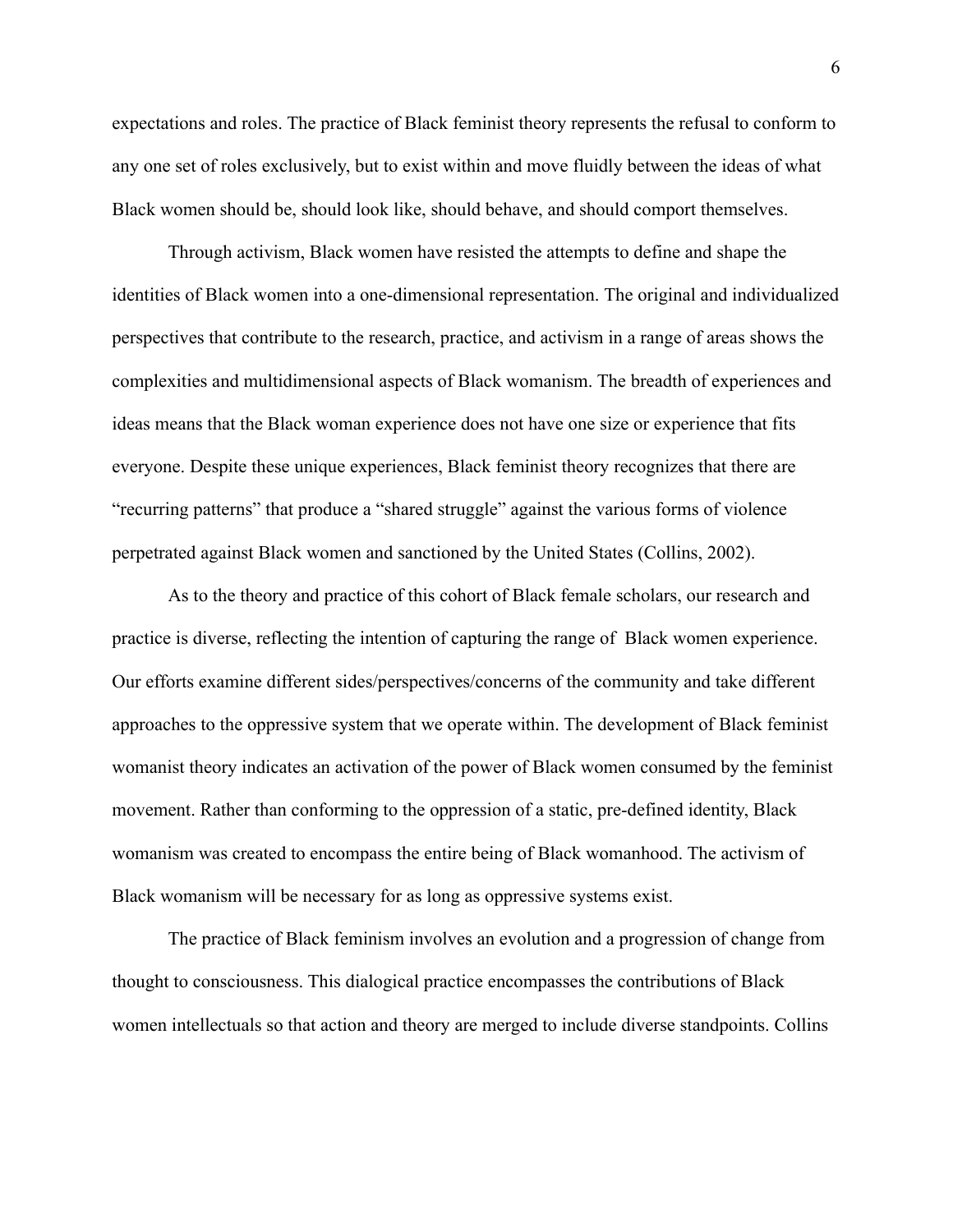(2002) points to a process of changed thinking that leads to changed actions, changed experiences and finally, changed consciousness.

Rather than a dialectical definition of Black womanism that attempts to condense everything into a flat definition, the practice of Black feminist and womanist theory establishes a dialogical relationship with the community of women that inform it. It includes the range of individual experiences and welcomes the fluidity of the ultimate definition and theory. The dynamic aspect of Black feminist theory means that it is cognizant of and sensitive to context and time. This perspective allows for periodic analysis of theory practices to ensure alignment and fidelity to the collective that comprise it.

Collins (2002) explains that "Black women's struggles are part of a wider struggle for human dignity, empowerment, and social justice" (p. 41). As we exist within a community, we share and validate our experiences, and fully embrace the pieces of each other that make us whole humans. The validation of experiences and acceptance of group identity and knowledge contributes to changed behavior and alternate responses to oppression, which are represented by a move to activism. The defiance against the norm and the resistance to conformity changes how we experience the world and ultimately changes how we understand the world around us.

As a critical social theory, Black feminism analyzes the injustices and provides a means to respond. The use of existing knowledge is crucial, as it reaffirms the voices and provides solutions that are grounded in practical lived experiences while validating the consciousness that has already been in existence within Black women (Collins, 2002).

As members of an oppressed group, Black women have generated alternative practices and knowledge that have been designed to foster the empowerment of their shared experience in the United States. In contrast to the dialectical relationship linking oppression and activism, a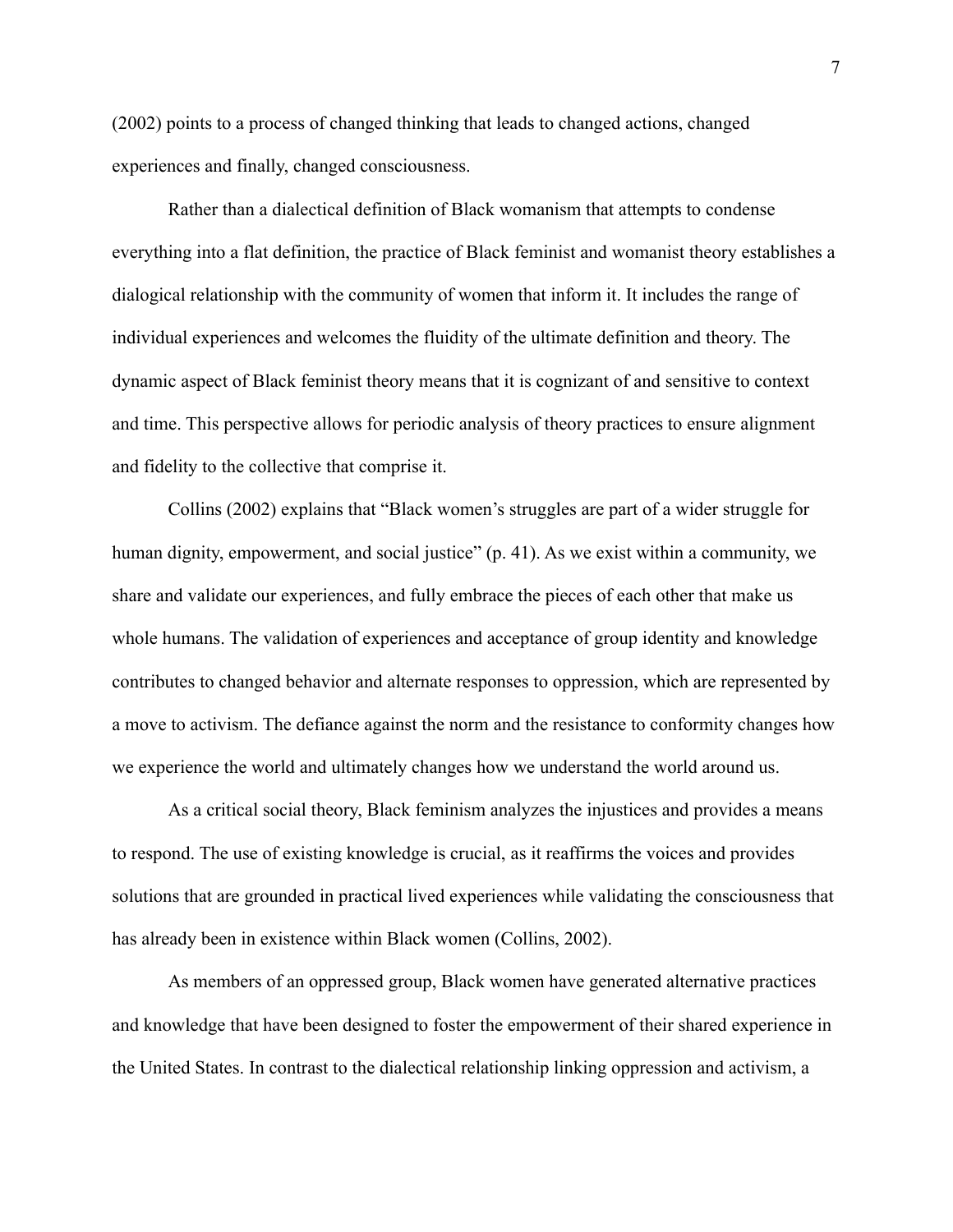*dialogical* relationship characterizes Black women's collective experiences and group knowledge. On both the individual and the group level, a dialogical relationship suggests that changes in thinking may be accompanied by changed actions and that altered experiences may in turn stimulate a changed consciousness. For Black women in the United States as a collectivity, the struggle for a self-defined Black feminism occurs through an ongoing dialogue whereby action and thought inform one another.

### **Implications on the Field of Social Work**

Black feminist and womanist theory are applied to the field of Social Work through a framework that establishes the interconnectedness of race, class and gender that is experienced by Black women in social, political and economic arenas (Chafets, 2014 & Nayak, 2015). As Social Work researchers, feminist theory provides a research methodology and theoretical framework that grounds our work in issues of systemic oppression based on race, sexual orientation, gender, and class (Saulnier  $\&$  Seifert, 2013). Utilizing Black feminist theories as researchers guides us in creating knowledge that is empowering and that resists oppressive systems (Collins, 1990). That knowledge can then be used to further the growth and progress in the very communities that are most affected by these systems.

Black feminist theory embraces the knowledge and experiences of minority groups, where that knowledge had long been based on a White male perspective that tends to ignore racism and the systems of oppression that are fundamental in shaping the lives of Black people (Thompson, 1998). Utilizing Black feminist theory allows researchers to observe from the perspectives of minority groups, and to conduct research that seeks to understand inequalities, disparities, and the role of gender among Blacks. Through this lens new knowledge is created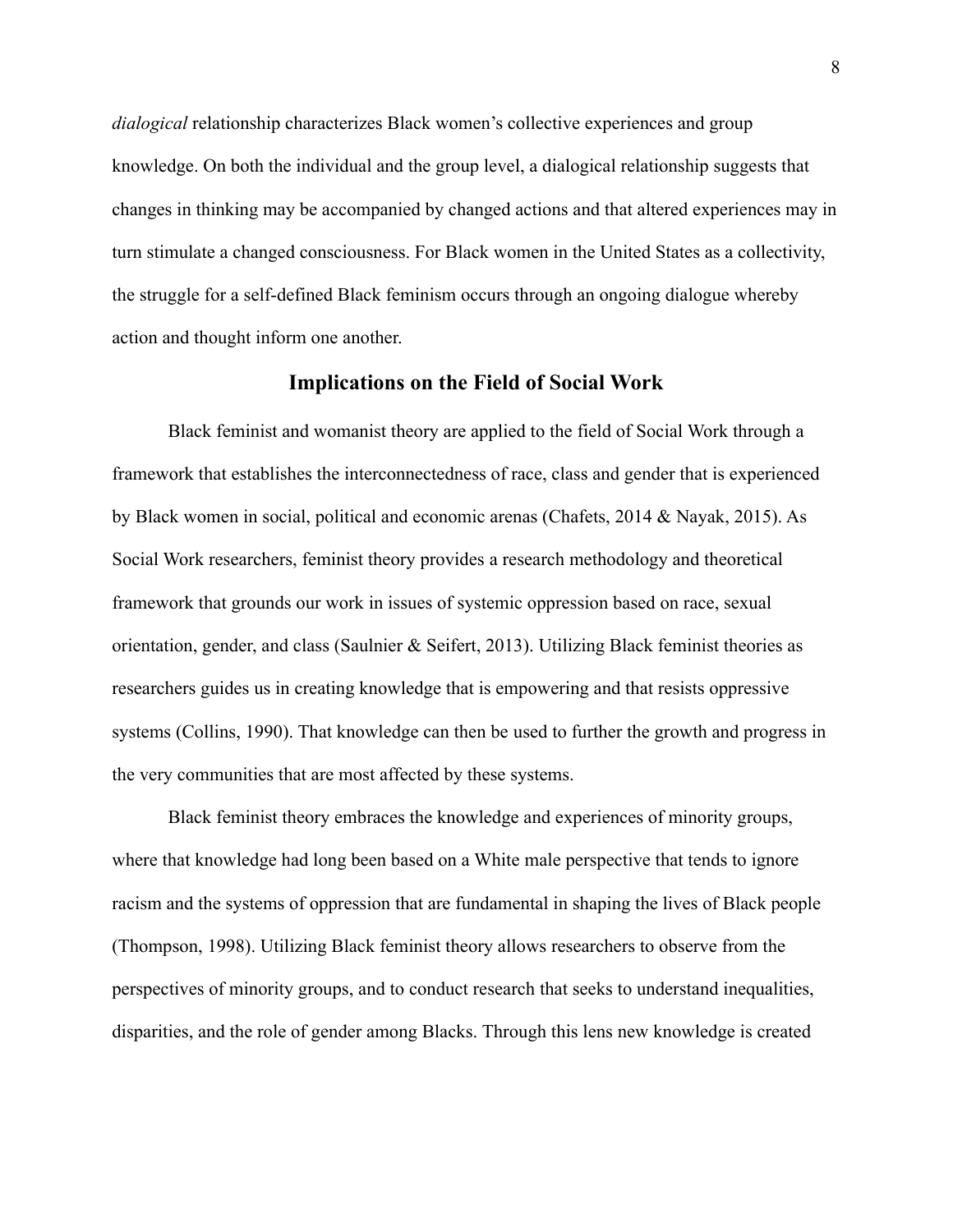and understood, knowledge that is reflective of Black women's experiences and considers gender, social class, and race (Chafets, 2004).

As academics, Black feminist pedagogy prepares us to think in ways that inquires and challenges the "western intellectual" ideologies, and to develop a mindset that acknowledges and nurtures the equality of Black women (Omolade, 1993). hooks (1994) and Omolade (1993) discuss power dynamics and the authority between a teacher and student in a classroom setting and challenge us as future educators to create a learning environment that is open to different perspectives and encourages sharing. From her experiences in academia, hooks (1994) provides real encounters that speak on how to think outside the box in ways that challenge racial and gender oppression and create an environment that is conducive to learning. hooks (1994) encourages a method of thinking and teaching that promotes a free expression of ideas.

When used in Social Work practice, Black feminist theory empowers clients to actively participate in the process of defining their problems and the course of action that is taken to resolve them (Bryson & Lawrence-Webb, 2000). Through a feminist lens a client can be led to the self-identification of new realities that are inclusive of the client's experiences. Through this inclusiveness clients are able to identify solutions and develop survival strategies (Collins, 1991).

# **Influence on Praxis & Pedagogy**

#### Rationale

Woven throughout the foundation of Black feminist theory and womanist theory are tenets of solidarity and community. In fact, some of the primary themes that are already illustrated in this piece have been that of equity, empowerment, and liberation. Scholars that position themselves as Black feminists or womanist embody many of these same characteristics. Anecdotally, observations support a notion that when pedagogical practitioners undergird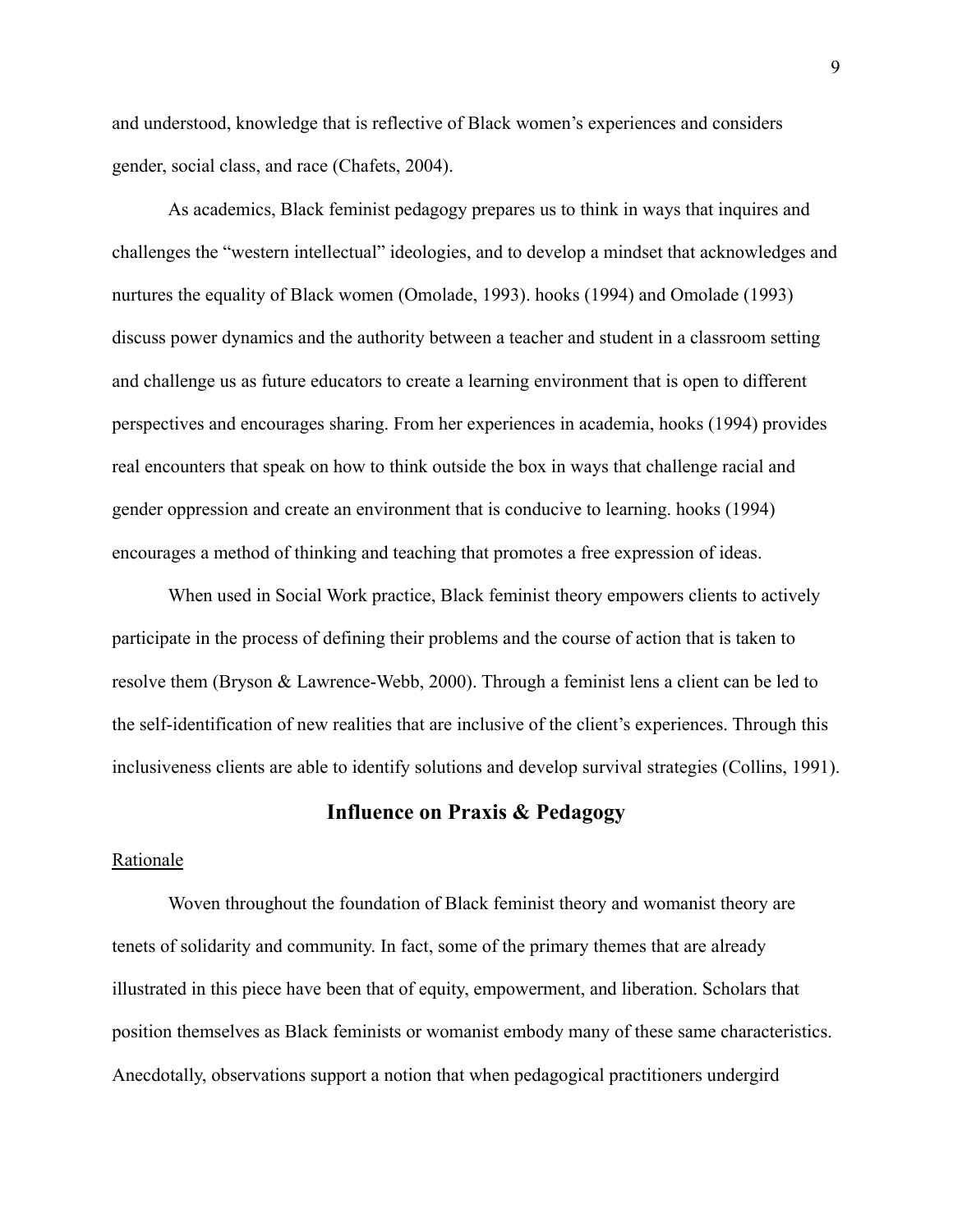themselves in these interrelated philosophies, they do so with intention and with care. However, a number of qualitative studies and examinations have been conducted in recent years to highlight the influence of Black feminist and womanist practice, in the learning environment and classroom from a more systematic lens (McArthur and Lane, 2018).

For example, researchers have begun to interrogate the rational that educators, particularly those that identify as Black feminist educators, have when they embrace the role of scholar, instructor, professor, and preceptor. Although researchers have ascertained characteristics of affection, reverence, nurturance, and dedication, in practice it is known as pedagogical love (hooks, 2014). More specifically, McArthur asserts that this dynamic is essential in caring for those oppressed groups, particularly Black women, that have historically been marginalized in the classroom (2018). Central to the many attributes of this pedagogical love is the focus on equity and cultural congruence (Irvine, 1990, as cited in McArthur and Lane, 2018). As with bell hooks' conceptualization of transformative pedagogy, this equity exists to facilitate learning while also paying homage to the differences in identity, both among the students, and among the student(s) and educator (hooks, 2014). Activism for subjugated groups are prioritized in these educational spaces and when aligned with Black feminist theory, this pedagogical love can be personified even more.

#### **Components**

In consideration of its applicability to the classroom, Black Feminist praxis is both complex and efficacious. Marked by the anti-deficit and anti-pathological constructs, educators that ascribe themselves to this school of thought, engage with their students by providing affirmation, extending compassion, offering space for reciprocal scholarship and modeling activism (Beauboeuf-Lafontant, 2002). McArthur and Lane argue that these characteristics thus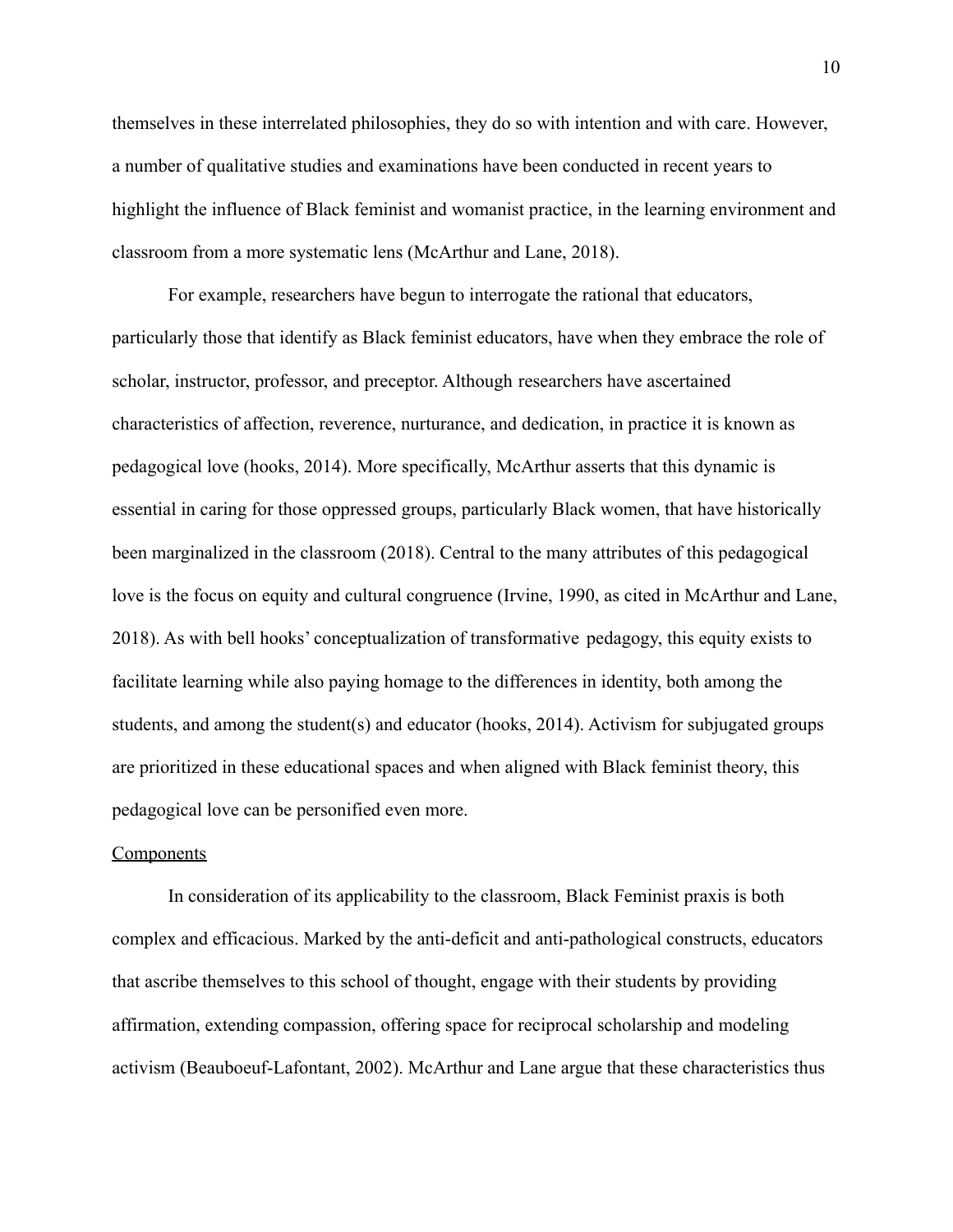position students to become change agents and exercise freedom in the creation of their own learning experience (2018). Additionally, Black feminist praxis includes another crucial component and that is one of transcendence. Specifically, Black educators aim to situate students on platforms where they will not only survive, but that they will also thrive (McArthur and Lane, 2018). The bearing of this construct weighs heavy on the shoulders of Black feminist educators and can easily go unnoticed when not examined through a critical lens.

One might beg the question, "why has the role of Black feminism in pedagogy been largely unrecognized?" Several scholars suggest that the disregard is inadvertently grounded in mirroring roles and functions of the Black female educator. More specifically and after primary consideration of the intersection between race and gender, the concept of over-mothering has prevailed for Black women (Beauboeuf-Lafontant, 2002). Both roles, matriarch and pedagogue, reflect sentiments of love, protectiveness, community and sacrifice. These shared identities can naturally and simultaneously exist within a setting, at any one given point in time. However, the result is that when viewed independently, one of these distinct roles and functions gets neglected in its mentioning and its regard.

In addition, this historical lack of acknowledgement concerning the influence of Black feminist educators in the classroom has been connected to another function, and that is one that encourages a politicized ethic of care. This principal invokes students to take initiative and design their own framework for scholarship. This tenet also aligns with those educators that embolden their students to engage in activism in order to further advancements towards social justice, individual and communal (Lane, 2018 as cited in McArthur and Lane, 2018). Collectively, these characteristics lend to the ethical and ethnic responsibility that so many pedagogues defend (Beauboeuf-Lafontant, 2002). From grade school to the vast landscape of the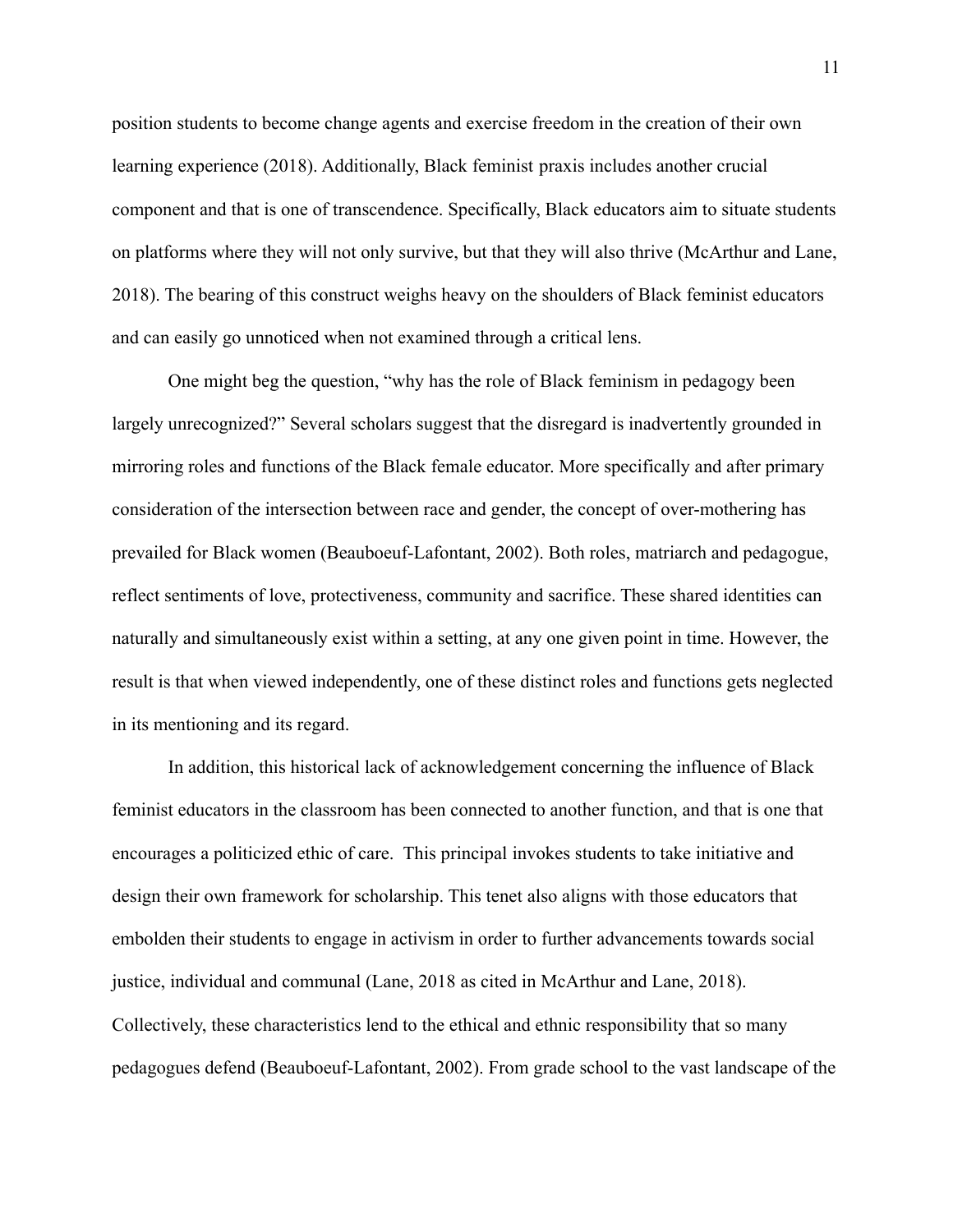academy, educators that interrogate the educational system from this lens and sow the seeds for inquiry, equity, affirmation and advocacy, have all imparted a great on Black feminist praxis as we have come to know it today.

### **Applications and Implications for Future Research**

Ultimately, Black feminist and womanist theory will be a significant part of the work that each of us as researchers and scholars produce, despite disparate interests. One example is a critical examination of how religion affects the Black community, particularly young people in relation to their satisfaction and identification with traditional religious practices. Day (2014) highlights that Black women are the backbone of the Black church, accounting for the significance of the church in Black homes, and the practices that are carried from one generation to the next.

Research on student health centers on college campuses, and how their availability affects the students of those campuses, particularly the students from poorer communities, will likely benefit from the perspective of Black womanism and the concept of self-care, as well as the acknowledgement of the ways that trauma is normalized in frenzied situations (Ricks, 2018). On those very same college campuses, there may be a study of the student mental health counseling centers and the way that the diversity of the clinicians affects the utilization of services. This will be particularly applicable to students of color that may have difficulty believing that their clinician understands their experience and might include the Black feminist and womanist concept of what Ricks (2018) calls normalized chaos, a defense employed by Black women.

Working with women in jail and in prison to understand their coping mechanisms and how they might develop new and healthier ones may be difficult to accomplish without applying the concepts of a politicized ethic of care and creating a space and place for healing studied by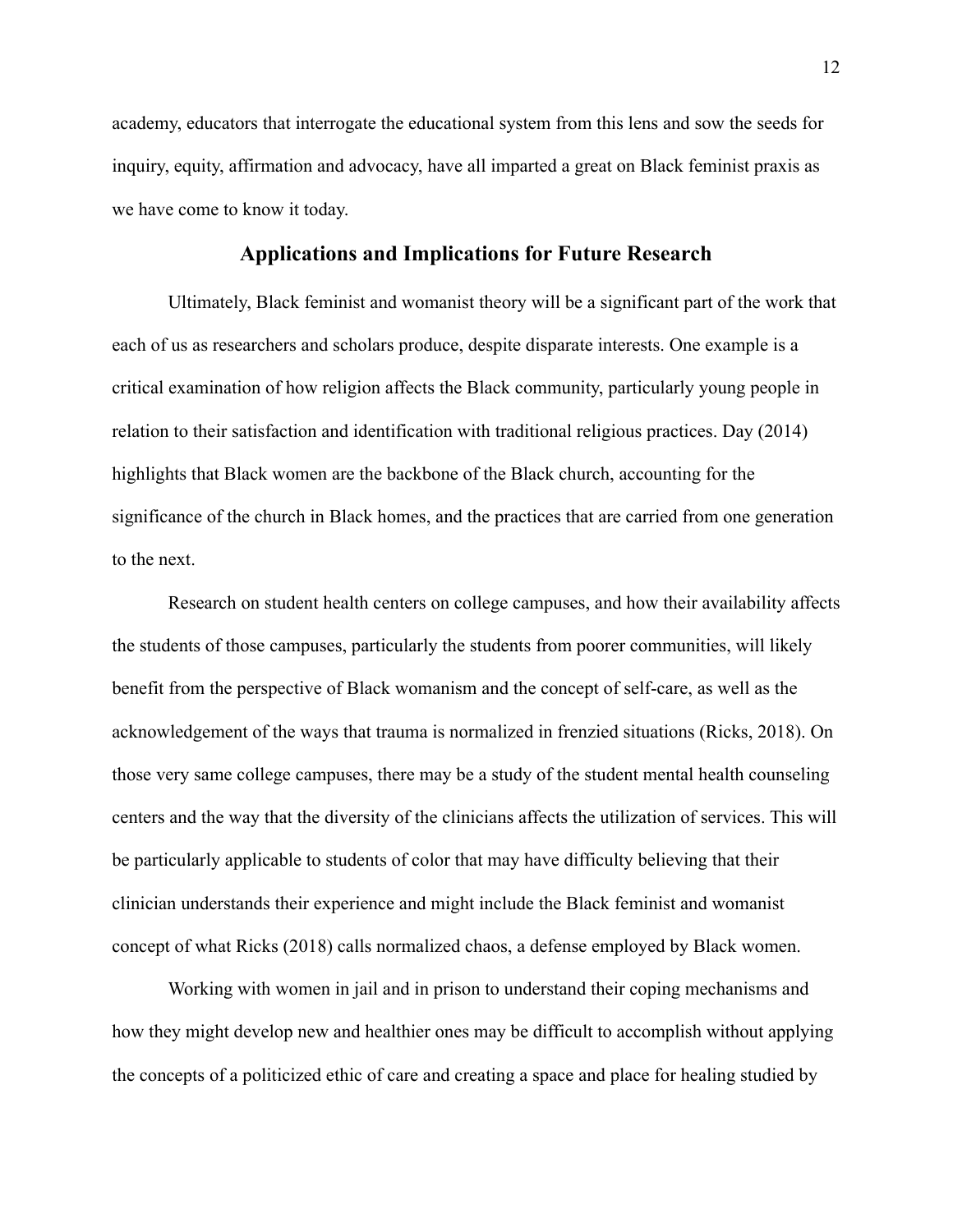McArthur and Lane (2018). The research that develops new and effective methods of preventing young women and men from ever reaching those correctional facilities will be greatly assisted by employing other-mothering techniques (McArthur & Lane, 2018).

# **Conclusion**

As Black female Social Work researchers, educators, and practitioners, we will frequently utilize Black womanist and feminist concepts to heal communities that are composed of Black women and girls, Black men and boys, and as Stephens (2016) quotes Phillips (2006) "but also all humanity" (Stephens, 2016, p. 3). Black feminist pedagogy begins from a place of love for Black women and girls (Collins, 1996; McArthur & Lane, 2018) and the research and practical care of Social Work spreads it to the larger community. Stephens (2016) describes womanism as a lens for developing understanding among diverse cultures. As researchers and practitioners, Black feminism and womanism provides spaces to connect our phenomenological orientations as Black women to critique and challenge systems of oppression for all of society. There is certainly room for Black feminist and womanist theory to benefit those that are neither female nor Black. This theoretical framework is not exclusionary but is necessary in order to ensure that liberation is possible for all.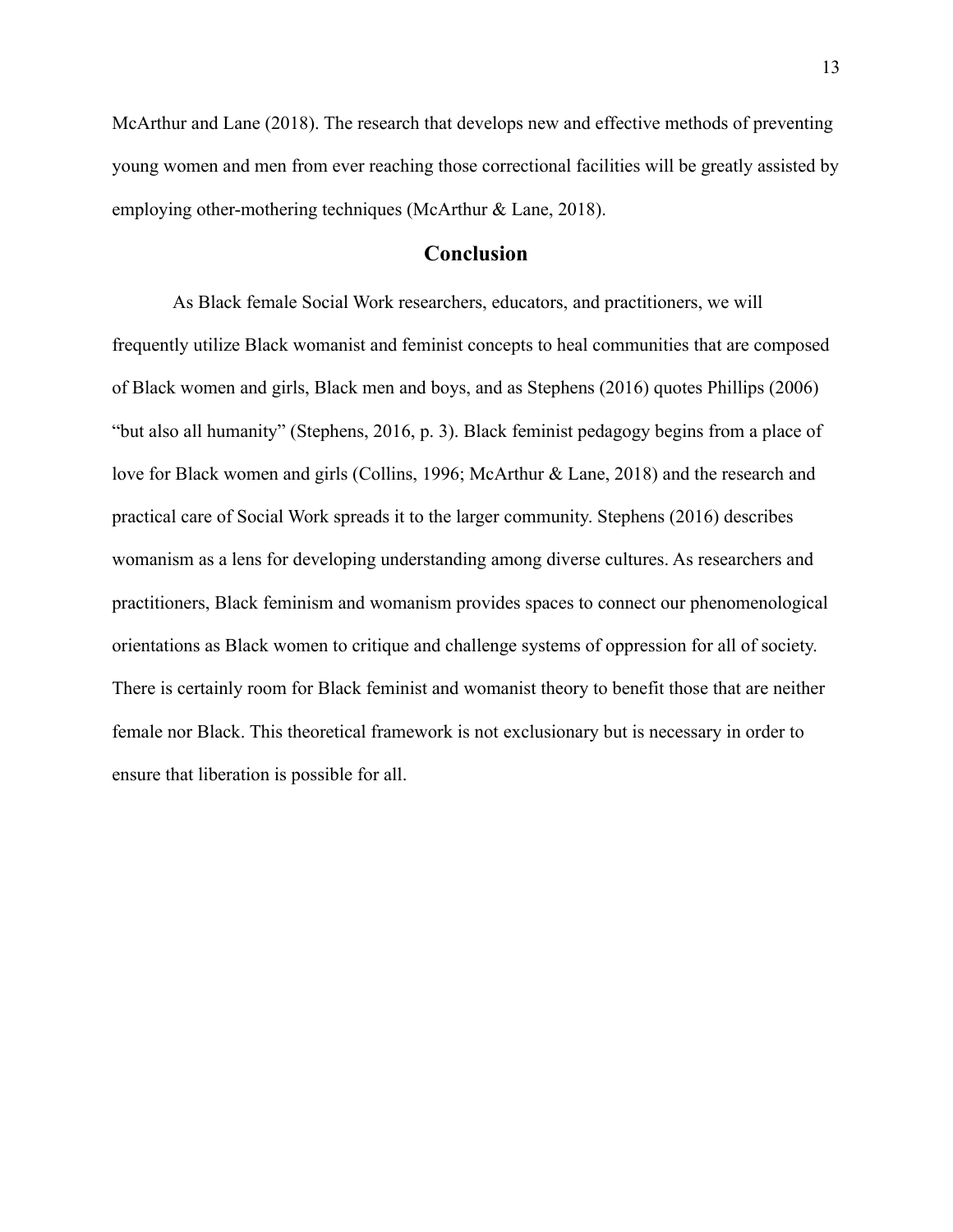#### **References**

- Beauboeuf-Lafontant, T. (2002). A womanist experience of caring: Understanding the pedagogy of exemplary Black women teachers. *The Urban Review*, *34*(1), 71-86.
- Boisnier, A. D. (2003). Race and women's identity development: distinguishing between feminism and womanism among black and white women. *Sex Roles*, *49*(5/6), 211–218. https://doi.org/10.1023/A:1024696022407
- Bryson, B. J., & Lawrence-Webb, C. (2000). Social Work Practice and Profession: The Utility of Black Feminist Thought. *Race, Gender & Class, 7*(4), 7. [http://ncat.idm.oclc.org/login?url=https://www-proquest-com.ncat.idm.oclc.org/docview/](http://ncat.idm.oclc.org/login?url=https://www-proquest-com.ncat.idm.oclc.org/docview/218832574?accountid=12711) [218832574?accountid=12711](http://ncat.idm.oclc.org/login?url=https://www-proquest-com.ncat.idm.oclc.org/docview/218832574?accountid=12711)
- Chafets. J.S., (2004). Bridging feminist theory and research methodology. *Journal of Family Issues*, *25*(7), 963–977. <https://doi.org/10.1177/0192513X04267098> <https://journals-sagepub-com.ncat.idm.oclc.org/doi/pdf/10.1177/0192513X04267098>
- Christiane, S. (2016). Womanism and black feminism in the work of carrie mae weems. *Journal of Arts and Humanities*, *5*(4), 01–09.

https://theartsjournal.org/index.php/site/article/view/928/460.

Collins, P. H. (1990). Black Feminist Thought in the Matrix of Domination. Retrieved November 13, 2020, from

http://www.oregoncampuscompact.org/uploads/1/3/0/4/13042698/patricia hill collins bl ack feminist thought in the matrix of domination.pdf

- Collins, P. H. (2002). Black feminist thought: Knowledge, consciousness, and the politics of empowerment Taylor and Francis. doi:10.4324/9780203900055
- Collins, P. H. (1996). What's in a name? womanism, black feminism, and beyond. *Black Scholar*, *26*(1), 9–17.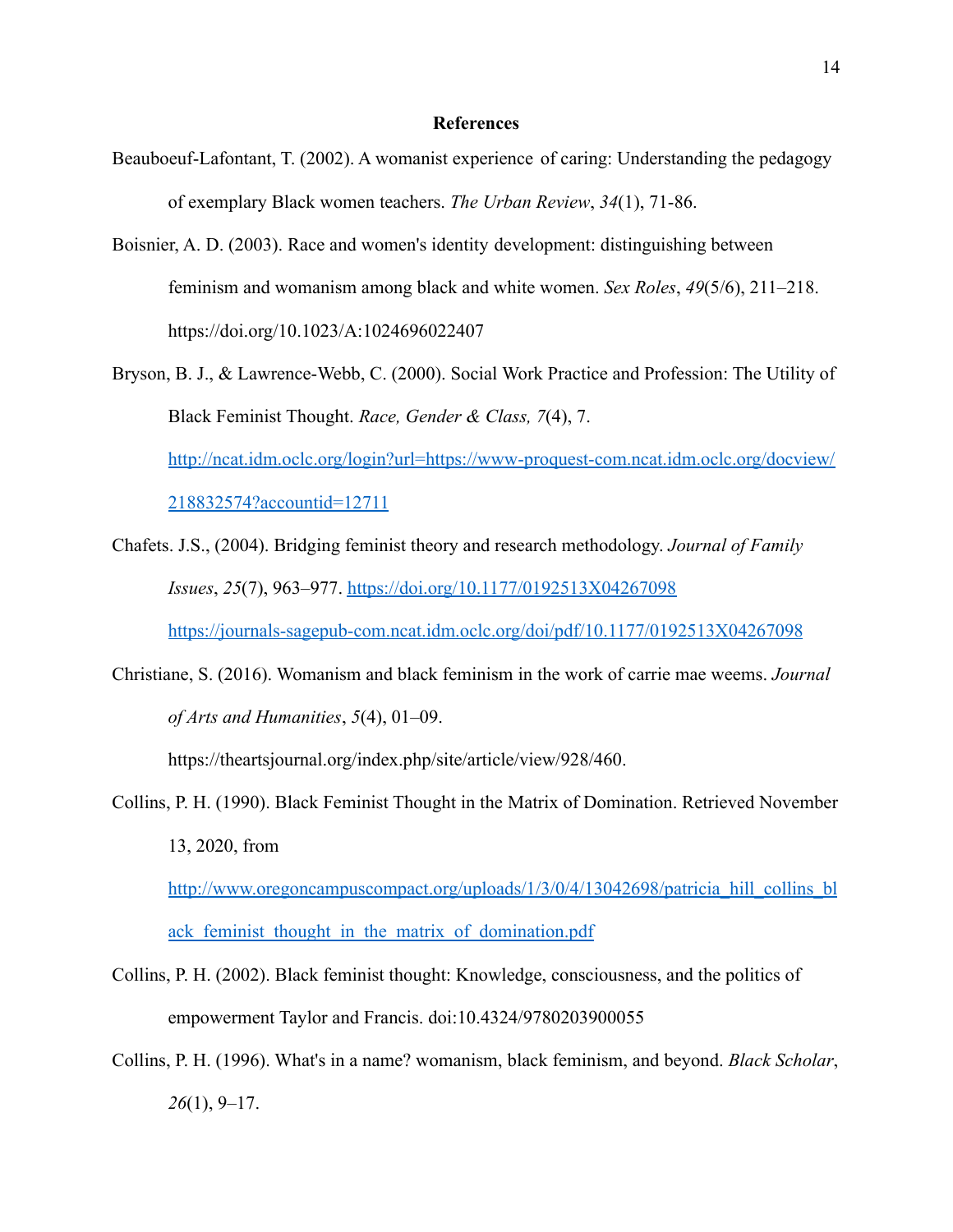- Combahee River Collective. (2001). "The Combahee River Collective Statement" (1977). In Ritchie J. & Ronald K. (Eds.), *Available Means: An Anthology Of Women'S Rhetoric(s)* (pp. 292-300). Pittsburgh, Pa: University of Pittsburgh Press. doi:10.2307/j.ctt5hjqnj.50
- Day, K. (2012). *Unfinished business: Black women, the Black church, and the struggle to thrive in America.* Orbis Books.

hooks, b. (1994). *Teaching to transgress : education as the practice of freedom*. Routledge

- Lindsay-Dennis, L. (2015). Black Feminist-Womanist Research Paradigm: Toward a Culturally Relevant Research Model Focused on African American Girls. Journal of Black Studies, 46(5), 506–520. <https://doi.org/10.1177/0021934715583664>
- McArthur, S. & Lane, M. (2018). Schoolin' Black girls: Politicized caring and healing as pedagogical love. *The Urban Review.* DOI 10.1007/s11256-018-0487-4
- Monaghan, C. H.; Rogers, E. E.; & A., C. (2008). "Expanding the Contributions of bell hooks: Through the Lens of Adult Education," Adult Education Research Conference. <https://newprairiepress.org/aerc/2008/roundtables/7>
- Nash, J. C. (2011). Practicing love: black feminism, love-politics, and post-intersectionality. *Meridians: Feminism, Race, Transnationalism*, *11*(2), 1–24.
- National Black Feminist Organization. (1973). *Statement of Purpose*. http://www-personal.umd.umich.edu/~ppennock/doc-BlackFeminist.htm.
- Nayak, S. (2015). *Race, gender and the activism of black feminist theory: Working with Audre Lorde. London: Routledge.*

[https://books.google.com/books?hl=en&lr=&id=d0RsBAAAQBAJ&oi=fnd&pg=PP1&d](https://books.google.com/books?hl=en&lr=&id=d0RsBAAAQBAJ&oi=fnd&pg=PP1&dq=application+of+black+feminist+theory+in+social+work&ots=Kku5kh3fWO&sig=6gG8okPERIot6y9rGAMG-NKjnx0#v=onepage&q=application%20of%20black%20feminist%20theory%20in%20social%20work&f=false) [q=application+of+black+feminist+theory+in+social+work&ots=Kku5kh3fWO&sig=6gG](https://books.google.com/books?hl=en&lr=&id=d0RsBAAAQBAJ&oi=fnd&pg=PP1&dq=application+of+black+feminist+theory+in+social+work&ots=Kku5kh3fWO&sig=6gG8okPERIot6y9rGAMG-NKjnx0#v=onepage&q=application%20of%20black%20feminist%20theory%20in%20social%20work&f=false)